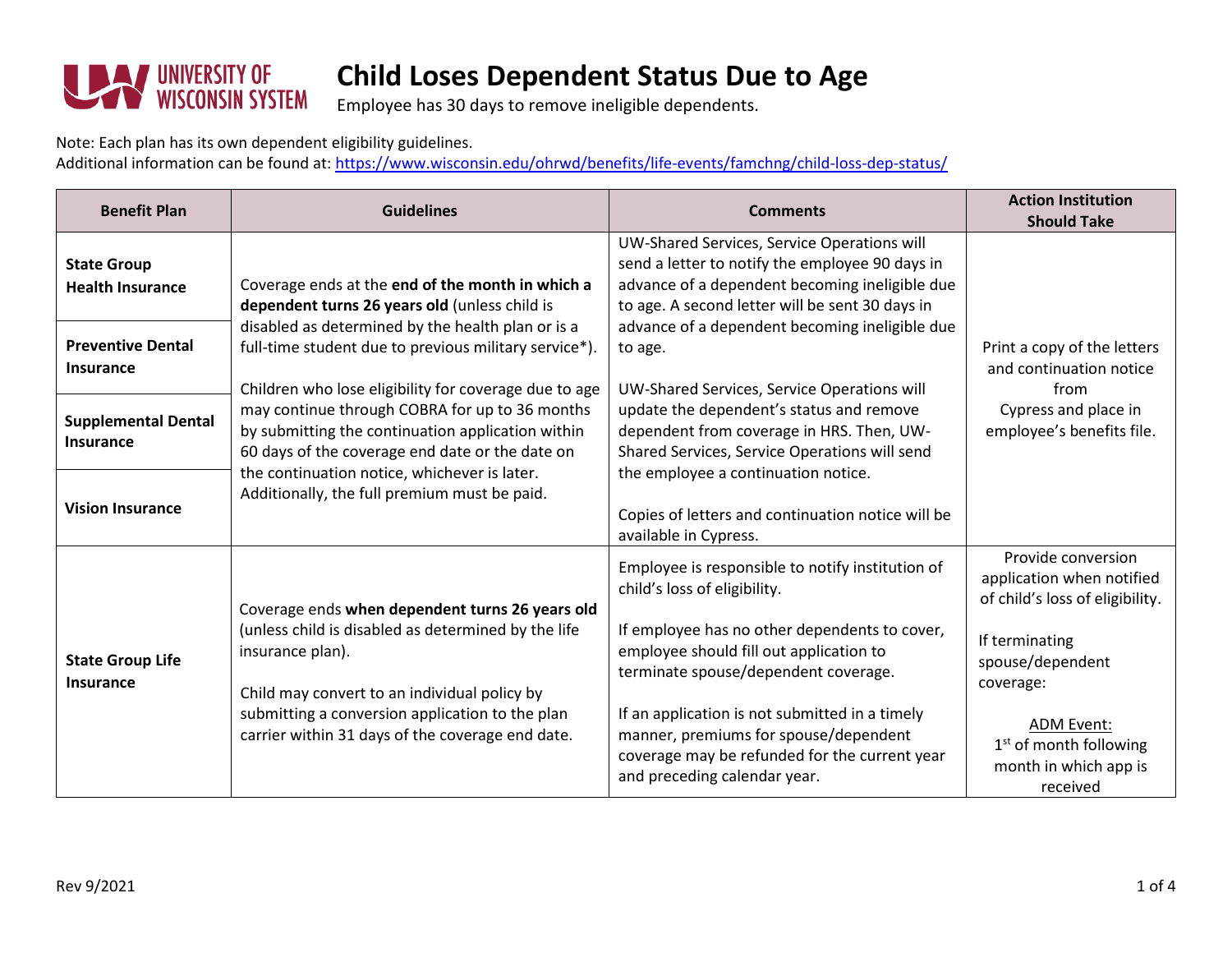

Employee has 30 days to remove ineligible dependents.

| <b>Benefit Plan</b>                                                       | <b>Guidelines</b>                                                                                                                                                                                                                                                                                                                                                                                                                                                                                                                                                                                    | <b>Comments</b>                                                                                                                                                                                                                                                                                                                                    | <b>Action Institution</b><br><b>Should Take</b>                                                                                                                                                               |
|---------------------------------------------------------------------------|------------------------------------------------------------------------------------------------------------------------------------------------------------------------------------------------------------------------------------------------------------------------------------------------------------------------------------------------------------------------------------------------------------------------------------------------------------------------------------------------------------------------------------------------------------------------------------------------------|----------------------------------------------------------------------------------------------------------------------------------------------------------------------------------------------------------------------------------------------------------------------------------------------------------------------------------------------------|---------------------------------------------------------------------------------------------------------------------------------------------------------------------------------------------------------------|
| <b>Individual &amp; Family</b><br><b>Life Insurance</b>                   | Coverage for dependent ends at the earliest of<br>the following dates:<br>The end of the month in which the child<br>marries, or<br>The end of the year in which the child is no<br>longer dependent upon you for at least 50%<br>of their financial support, or<br>The end of the year in which the child turns<br>$\bullet$<br>age 25.<br>Child may convert to an individual policy by<br>submitting a conversion application to the plan<br>carrier within 31 days of the coverage end date.                                                                                                      | Employee is responsible to notify institution of<br>child's loss of eligibility.<br>If employee has no other children to cover,<br>employee should fill out application to terminate<br>Child coverage.<br>If app not submitted in a timely manner,<br>premiums for child coverage may be refunded for<br>no more than the previous twelve months. | Provide conversion<br>application when notified<br>of child's loss of eligibility.<br>If terminating Child<br>coverage:<br><b>ADM Event:</b><br>1 <sup>st</sup> of month following<br>receipt of application. |
| <b>Accidental Death &amp;</b><br><b>Dismemberment</b><br>(AD&D) Insurance | Coverage for dependent ends at the earliest of<br>the following dates:<br>The end of the month in which the child<br>$\bullet$<br>marries, or<br>The end of the year in which the child is no<br>$\bullet$<br>longer dependent upon you for at least 50%<br>of their financial support, or<br>The end of the year in which the child turns<br>age 19 (or age 25 if full-time student).<br>Child may convert to an individual policy by<br>contacting Zurich American Insurance Company<br>at 1-800-834-1959 (reference UW System Policy<br>#GTU-8364005) within 60 days of the coverage<br>end date. | Employee is responsible to notify institution of<br>child's loss of eligibility.<br>If employee has no other dependents to cover,<br>employee should fill out application to change to<br>Single coverage.<br>If the application not submitted in a timely<br>manner, premiums for Family coverage may be<br>refunded.                             | Provide conversion<br>application when notified<br>of child's loss of eligibility.<br>If changing to Single<br>coverage:<br>ADM Event:<br>$1st$ of month following<br>receipt of application.                 |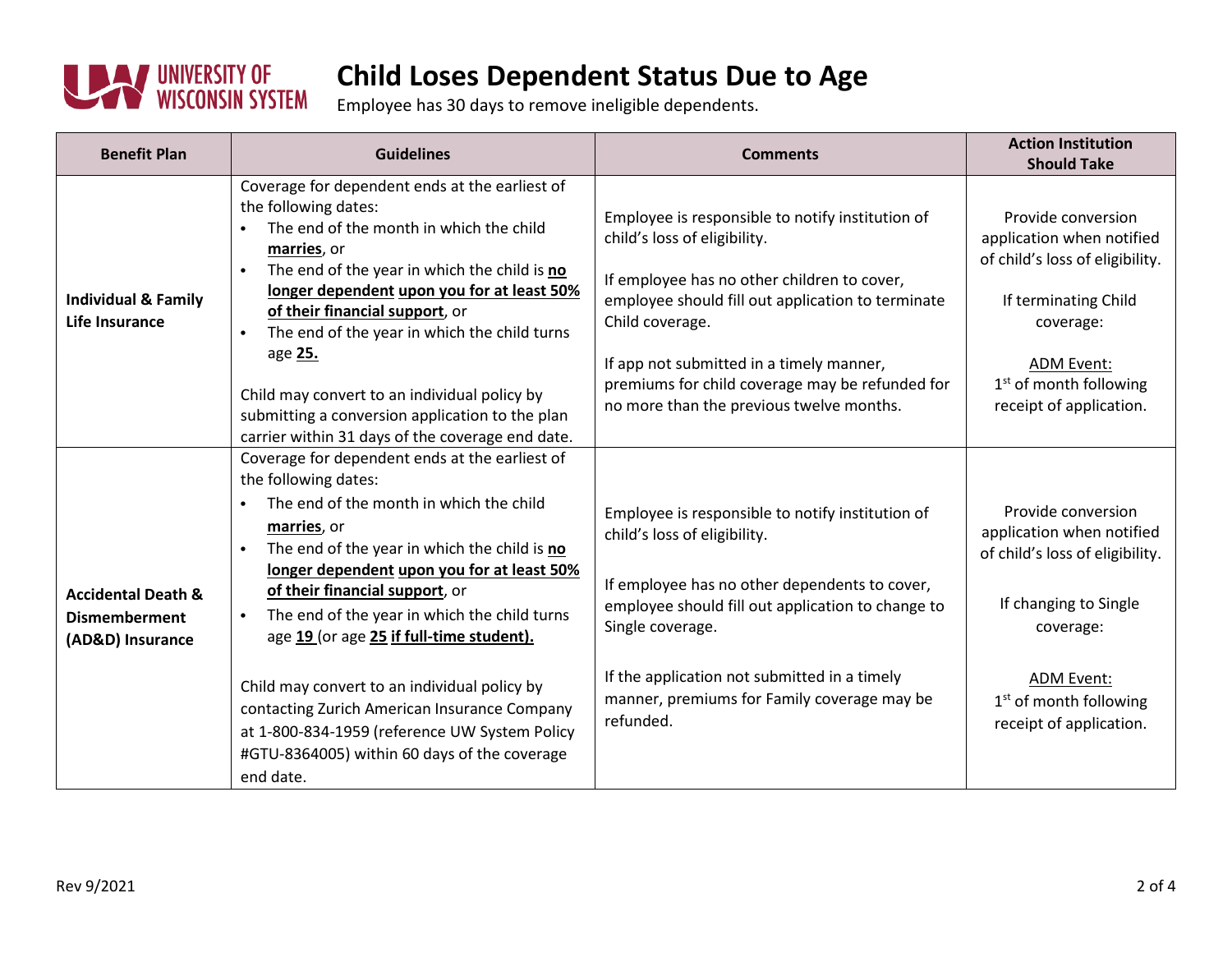

Employee has 30 days to remove ineligible dependents.

| <b>Benefit Plan</b>                                             | <b>Guidelines</b>                                                                                                                                                                                                                                                                                                                                                                                                                                                                                                                                                                                                                                                                                                                                                                                               | <b>Comments</b>                                                                                                                                                                                                                                                                                                             | <b>Action Institution</b><br><b>Should Take</b>                                                                                                                                                                                                                |
|-----------------------------------------------------------------|-----------------------------------------------------------------------------------------------------------------------------------------------------------------------------------------------------------------------------------------------------------------------------------------------------------------------------------------------------------------------------------------------------------------------------------------------------------------------------------------------------------------------------------------------------------------------------------------------------------------------------------------------------------------------------------------------------------------------------------------------------------------------------------------------------------------|-----------------------------------------------------------------------------------------------------------------------------------------------------------------------------------------------------------------------------------------------------------------------------------------------------------------------------|----------------------------------------------------------------------------------------------------------------------------------------------------------------------------------------------------------------------------------------------------------------|
| <b>Accident Insurance</b>                                       | Coverage for dependent ends at the earliest of<br>the following dates:<br>The end of the month in which the<br>dependent attains age 26 (unless child is<br>disabled as determined by the accident plan<br>or is a full-time student due to previous<br>military service*).; or<br>31 days (the grace period) after the due date<br>$\bullet$<br>of any premium contribution which is not<br>paid; or<br>The last day for which premium contributions<br>$\bullet$<br>have been paid following the employee's<br>written request that insurance on your<br>eligible dependents be terminated; or<br>The date the employees is no longer covered<br>$\bullet$<br>under the group policy; unless the<br>dependent's coverage is continued according<br>to the terms of the Portability Certificate<br>Supplement. | Employee is responsible to notify institution of child's<br>loss of eligibility.<br>If employee has no other children to cover, employee<br>should fill out app to terminate Child coverage.                                                                                                                                | Continuation information<br>will be sent by UW-Shared<br>Services, Service<br>Operations once they are<br>notified of loss of<br>eligibility.<br>If terminating Child<br>coverage:<br><b>ADM Event:</b><br>$1st$ of month following<br>receipt of application. |
| <b>Health Care Flexible</b><br><b>Spending Account</b><br>(FSA) | Eligible dependent children must be under the<br>age of 27.                                                                                                                                                                                                                                                                                                                                                                                                                                                                                                                                                                                                                                                                                                                                                     | Employee is responsible for notifying institution of<br>child's loss of eligibility.<br>Within 30 days of the dependent child reaching age 27,<br>an employee may reduce their annual Health Care FSA<br>contribution amount to the total reimbursement<br>amount OR total contribution amount, whichever is<br>greater.    | FSA Event:<br>1 <sup>st</sup> day of the payroll<br>where the change<br>becomes effective.                                                                                                                                                                     |
| <b>Dependent Day Care</b><br><b>Account</b>                     | Eligible dependent children must be under the<br>age of 13. A spouse or other tax dependent<br>who is physically or mentally incapable of<br>caring for him/herself so that an employee may<br>work may also be eligible.                                                                                                                                                                                                                                                                                                                                                                                                                                                                                                                                                                                       | Employee is responsible for notifying institution of<br>child's loss of eligibility.<br>Within 30 days of the dependent child reaching age<br>13, an employee may reduce their annual Dependent<br>Day Care contribution amount to the total<br>reimbursement amount OR total contribution<br>amount, whichever is greater. | FSA Event:<br>$1st$ day of the payroll<br>where the change<br>becomes effective.                                                                                                                                                                               |